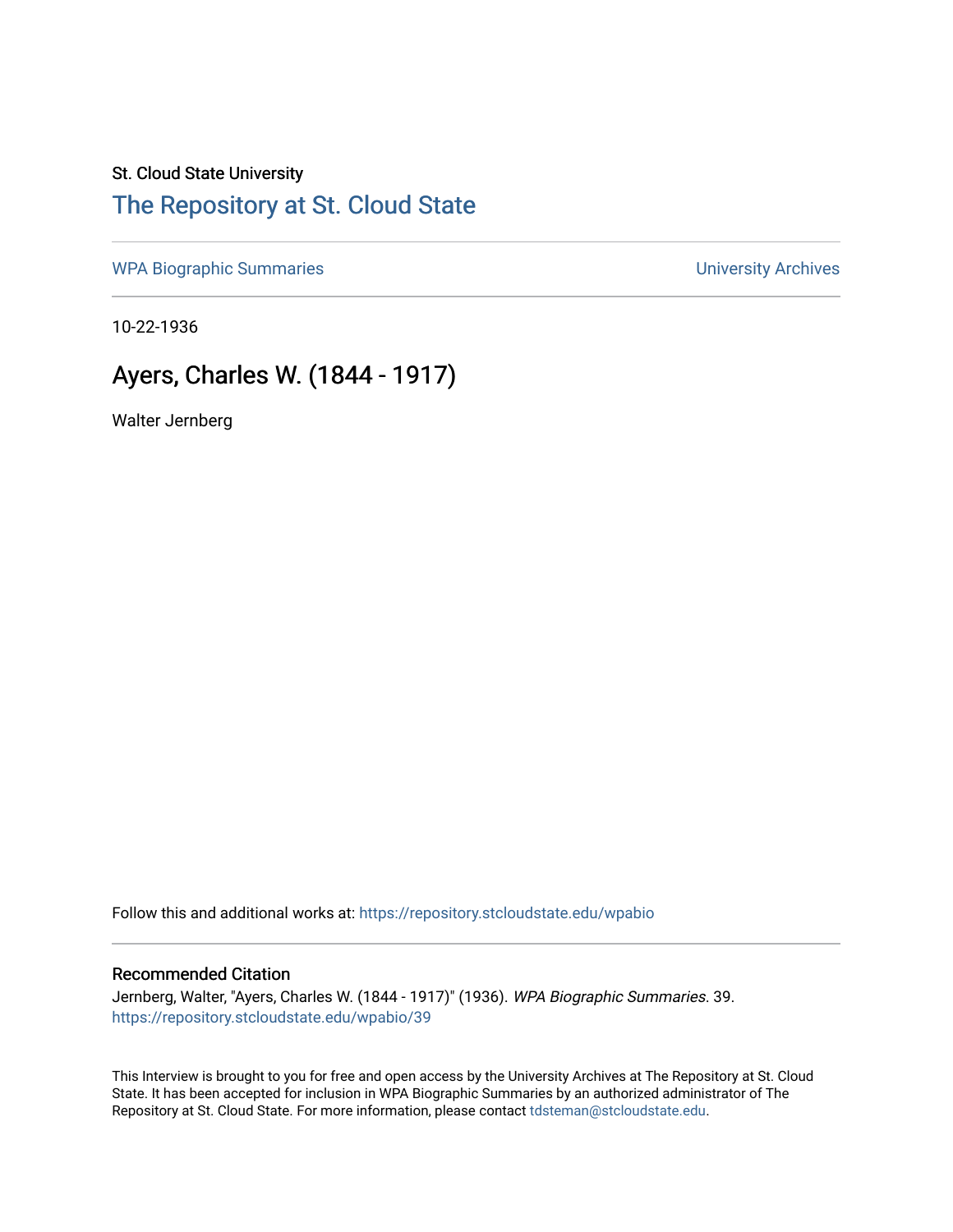AYERS, CHARLES W. File No. 39

 $z = -1$ 

 $\mathcal{D}$  and  $\mathcal{D}$ 

 $21 - 1$ 

Charles W. Ayers was born in Northampton, England, August?, 1844. He came to Ottowa, Canada, in 1864, where he purchased a farm. In 1866 Charles married Nancy Bingham, daughter of Andrew and Nancy (Ferguson) Bingham. Andrew and Nancy (Ferguson) Bingham were natives of Scotland. Nancy (Bingham) Ayers was born January 6, 1845, in Carrick, Bruce County, Ontario. Shortly after their marriage Charles and Nancy Ayers moved to Walkerton, Canada, where they again purchased a farm. In the fall of 1870 they disposed of their property in Canada and came to Saint Paul, Minnesota. In Saint Paul they received a homestead from the federal government near Princeton, Minnesota. The journey from Saint Paul to their new home was made with an ox team. Upon their arrival Charles built alog cabin. The remainder of the winter was spent hunting and trapping. There was a large Indian encampment twenty miles from their homestead, these Indians were Chippewas and friendly. In 1878 Charles decided to moved to a larger and better farm in Haven township Sherburne County.

Charles successfully farmed in Haven township until 1916 when he retired. Charles and Nancy (Bingham) Ayers then moved to Saint Cloud, where they erected a fine home at 927 Third Avenue South. Charles and Nancy (Bingham) Ayers were the parents of five children Anna, Edith, Suzy, Arthur and Guy.

Anna is<sup>\*</sup>married to D. M. Campbell, they live in Saint Cloud. Edith is the wife of H. Putnam also of Saint Cloud. Suzy is married to George Scherfenberg, Saint Cloud. Arthur lives in Minneapolis. Guy is a farmer near Cable, in Sherburne County.

Charles W. Ayers died February 17, 1917, he is buried in North Star Cemetery. Nancy (Bingham) Ayers makes her home with her daughter. Edith. She is ninty-one years old and in excellent health. Interviewed: Nancy (Bingham)Ayers Date: Oct. 22, 1936 By: Walter Jernberg